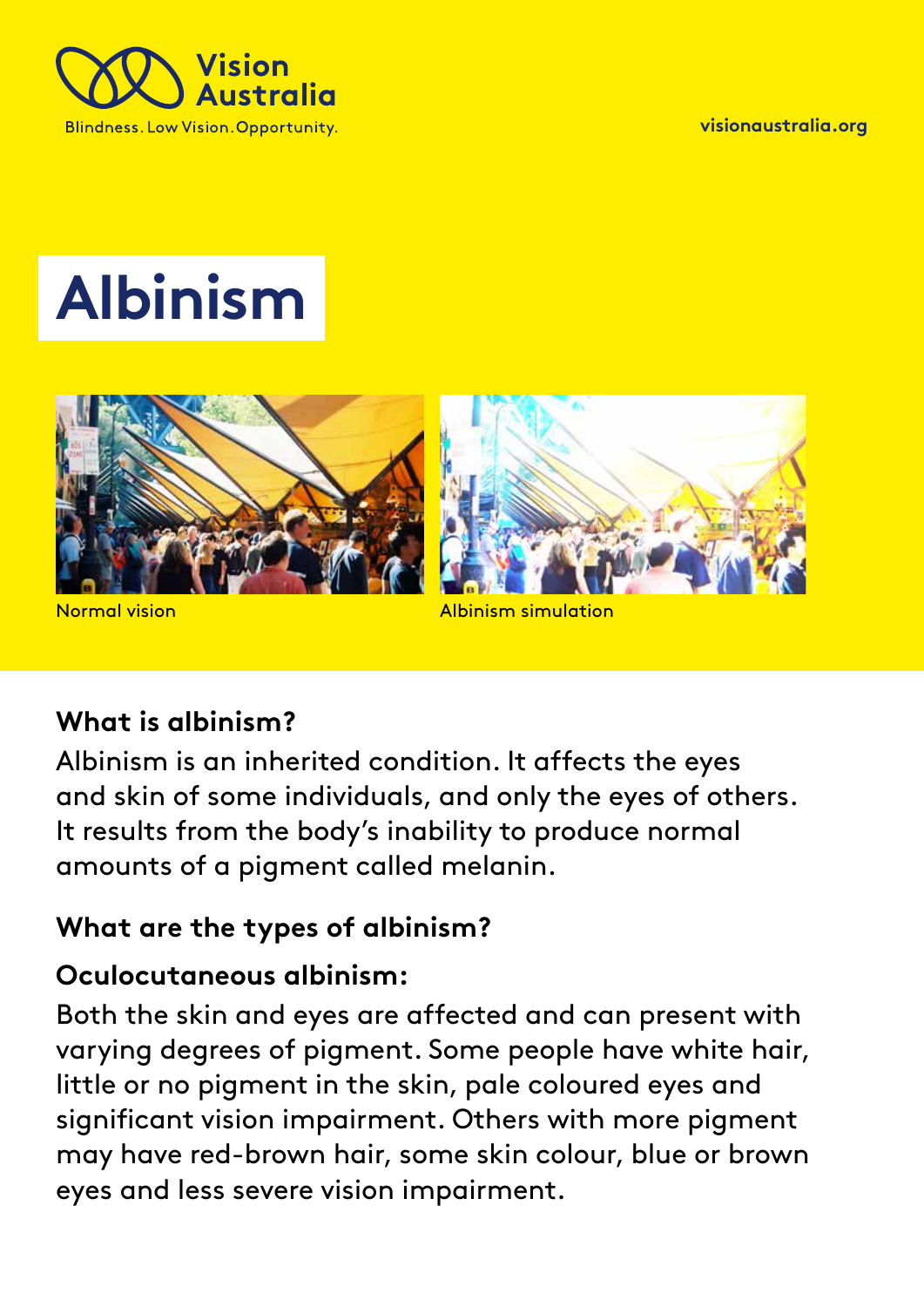

### **Ocular albinism:**

People with ocular albinism have pale eyes and vision impairment but the hair and skin are normal or near-normal in colour.

#### **What are the common symptoms?**

For both types of albinism, effects on the person's vision include:

- Macular hypoplasia an abnormality in the retina resulting in decreased clarity of central vision
- Nystagmus a rhythmical involuntary to-and fro movement of the eyes
- Photophobia an intolerance to bright light due to reduced or absent pigment in the iris
- Refractive errors (short or long sight or astigmatism)
- Strabismus ('squint' or 'turned eye')

Visual pathway anomalies may also be present particularly problems with depth perception.

# **What other difficulties are caused by albinism?**

Skin sensitivity – the effects of albinism on the person's skin will depend on the amount of pigment present, but all people with albinism are prone to sunburn and skin problems and will need additional protection.